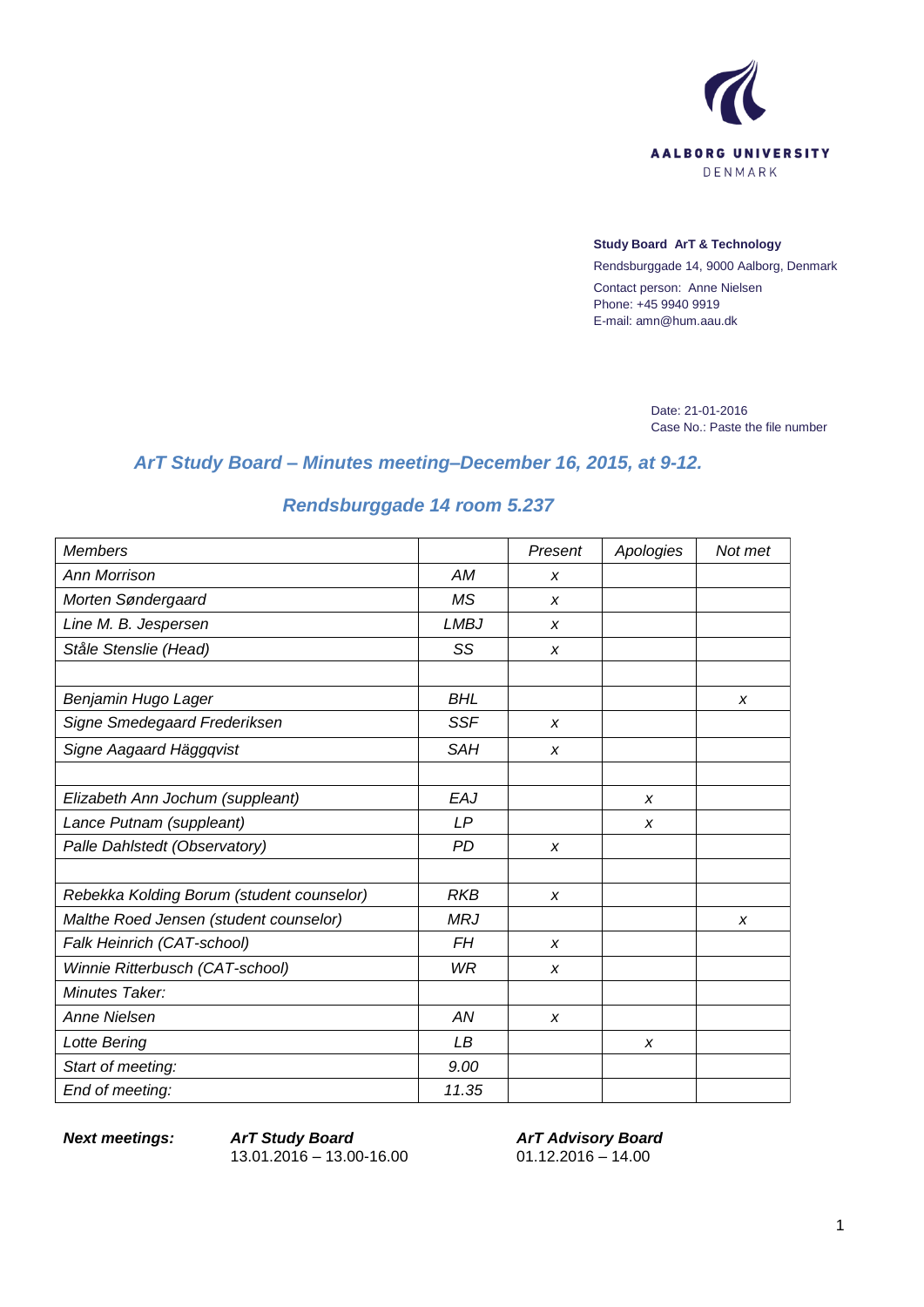

| 1.                                                   | Approval of Agenda 16.12.2015.                                                                                                                                                                                                                                                                                                                             |
|------------------------------------------------------|------------------------------------------------------------------------------------------------------------------------------------------------------------------------------------------------------------------------------------------------------------------------------------------------------------------------------------------------------------|
|                                                      | Approved                                                                                                                                                                                                                                                                                                                                                   |
| 2.                                                   | Approval of Minutes - meeting 12.08.2015, 26.08.2015, 30.09.2015 and 11.11.2015                                                                                                                                                                                                                                                                            |
|                                                      | There has been problems' approving the minutes because of too few members present at the meet-<br>ings. They have been sent out for commenting - no comment has been received.                                                                                                                                                                             |
|                                                      | The minutes are therefore approved $-$ and they can be put in captia and on the webpage.                                                                                                                                                                                                                                                                   |
| 3.                                                   | News:                                                                                                                                                                                                                                                                                                                                                      |
|                                                      | <b>Head of Study (SS)</b>                                                                                                                                                                                                                                                                                                                                  |
|                                                      | Agents - PR and Marketing international<br><b>Semester exhibition Fall 2015</b>                                                                                                                                                                                                                                                                            |
|                                                      | ArT-Lab<br>ArT Advisory Board meeting 04.12.2015(SS)                                                                                                                                                                                                                                                                                                       |
| $\overline{\phantom{a}}$<br>$\overline{\phantom{a}}$ | ArT Study Board election 2016<br><b>Guest Lectures</b>                                                                                                                                                                                                                                                                                                     |
|                                                      | There have been Obel Guest activities in CPH with SS and Richard Shustermann (will be appointed<br>an honorary professor at AAU 21 <sup>st</sup> of April 2016) preparing the new edition of the Somaesthetics Jour-<br>nal. Roy Ascott (has been an honorary professor since 2010) and Else Marie Bukdahl (has been an<br>honorary professor since 2010). |
|                                                      | Agents - PR and Marketing international                                                                                                                                                                                                                                                                                                                    |
|                                                      | AAU wants to stop the collaboration with Agents abroad. The number of irrelevant applicants are caus-<br>ing of too much work at AAU.                                                                                                                                                                                                                      |
|                                                      | There are still problems getting international students because they do not fulfill the admission re-<br>quirements. Therefore SS suggest that the new study board work on to change the admission to the<br>ArT study.                                                                                                                                    |
|                                                      | SS will investigate whether it is possible to accept mother tongue as second foreign language for in-<br>ternational students.                                                                                                                                                                                                                             |
|                                                      | Request for a meeting with Head of "Studieoptag" Ann Pia Valentin, Head of Study and Head of CAT-<br>School FH, to clarify the problems for the study, and to ask for possibilities and options.                                                                                                                                                           |
|                                                      | Semester exhibition Fall 2015.                                                                                                                                                                                                                                                                                                                             |
|                                                      | The best exhibition ever $-$ all semesters were exhibiting in this building $-$ RDB14.                                                                                                                                                                                                                                                                     |
|                                                      | ArT1 and ArT3 showed their work over 2 days and ArT5 had a theater show at Nordkraft.                                                                                                                                                                                                                                                                      |
|                                                      | It was a very good experience and positive that ArT is spreading out. Good cooperation between ArT,<br>Theater Nordkraft and Danse Fyrtårn.                                                                                                                                                                                                                |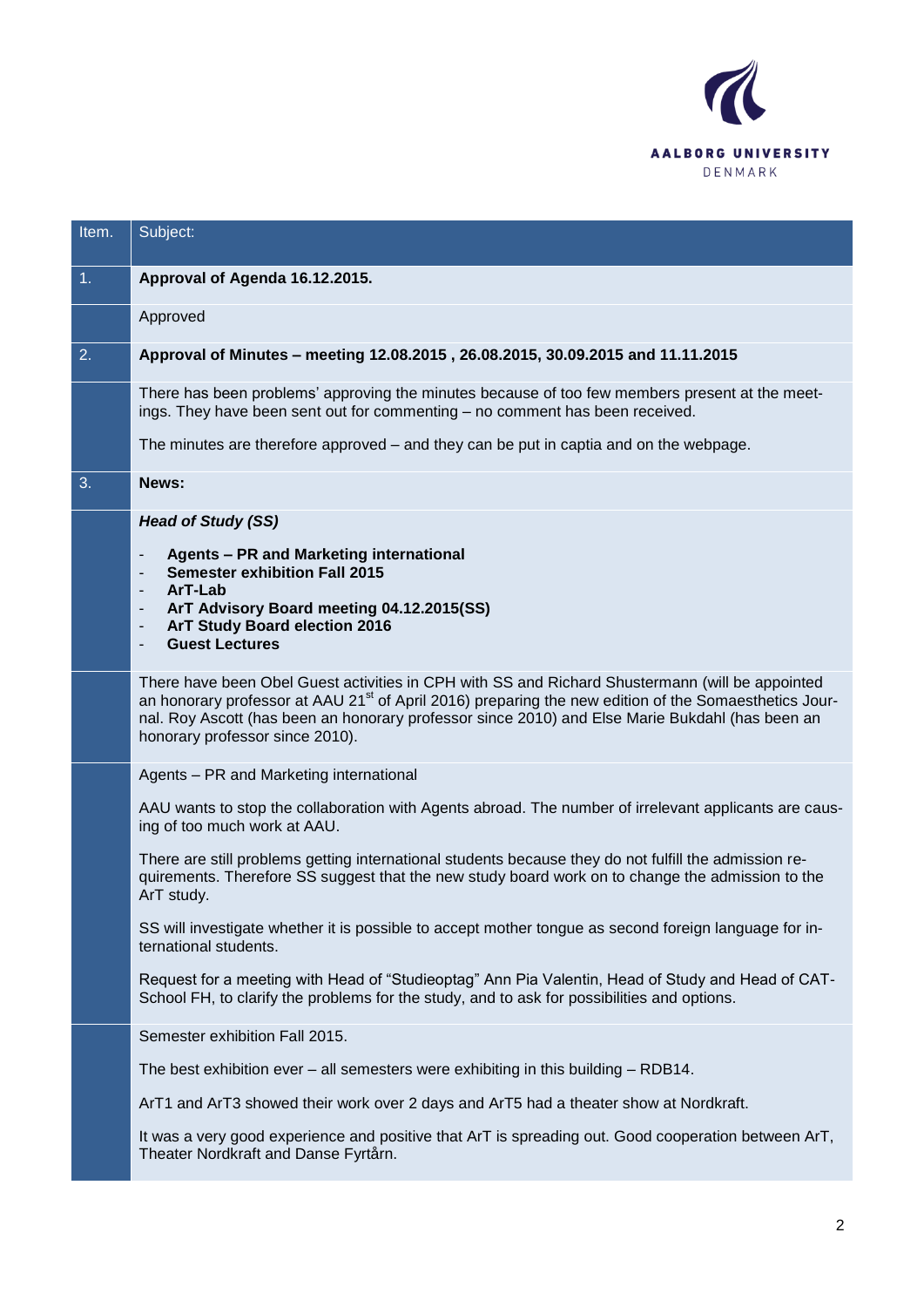

### ArT-Lab

Art-Lab staff Thomas Kristensen has been employed part-time until 30.06.2016.

ArT Advisory Board Meeting 04.12.2015

Three members were present – other members were unfortunately prevented from participation

Next meeting will be December 1, 2016.

The Advisory Board wants to know where they can help – and wants time to give feed-back at the meetings.

It is suggested to cut down the amount of internal participants in the meetings.

ArT Study Board election 2016 – Elected are:

VIP: AM (MT), MS (KOM), PD (KOM) and Betty L. Meldgaard (KOM).

STUD: Preya (ArT1), Signe (ArT3), Signe (ArT5) and Rebekka (ArT5).

### Guest Lectures

A lot of activities are on its way this spring – both in Copenhagen and in Aalborg – please send information about all guest lecturers to the secretary and upload it at ArT moodle. This is what is known at the moment:

- Opel Guest lecturer will be coordinated with Platform4 as open lecturers.
- Station Rose<http://www.stationrose.com/> will have a performance lecture at the 11th of February. They will have their Obel performance lecture at Platform 4 in the evening of the 11th.
- Joerg from vvvv is coming for another Platform4/Obel lecture on March 18th. Check him out here:<https://vimeo.com/127254585>
- On April 6th in the afternoon (exact time to be confirmed). Kunsten invites all students to a lecture by British curator Dr. Virginia Whiles about the Pakistani artist Imran Qureshi and his exhibition at Kunsten.
- Christa Sommerer workshops and lectures –in April 2016
- Chris Salter, Hexagram, Montreal.
- Mogens Jakobsen, Danish Media Artist.
- Agnes Meyer Brandes will be in Aalborg during Landscape Festival.
- PD wants to invite Mikael Lundberg.

*- Relate (SS)*

No News.

*- Students (SAH)*

Request of buying electronic equipment.

Signe will contact SS ASAP

*- Students Supervisors (MRJ/RKB)*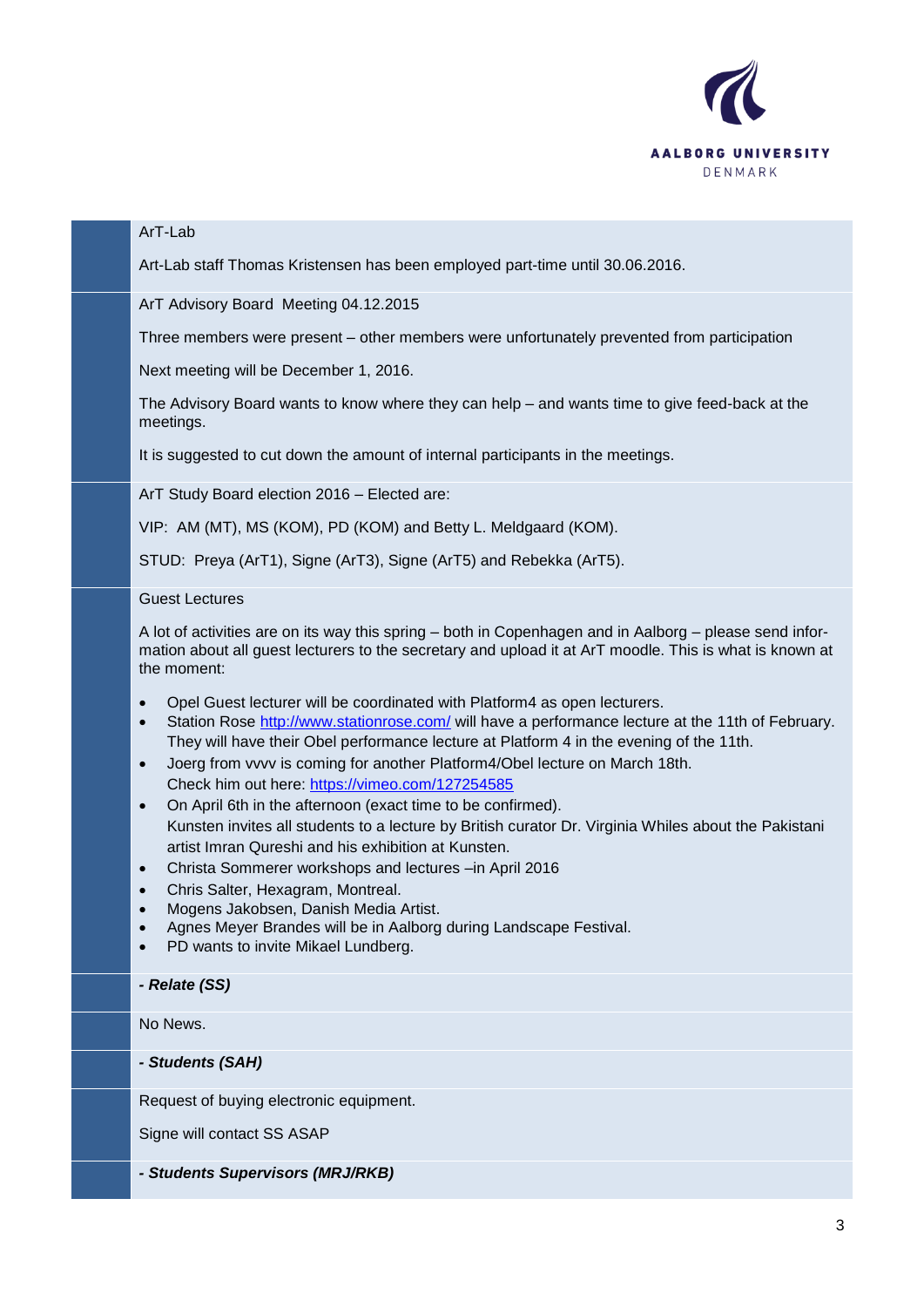

|    | No News                                                                                                                                                                                                                |
|----|------------------------------------------------------------------------------------------------------------------------------------------------------------------------------------------------------------------------|
|    | - CAT-school (FH/WRB)                                                                                                                                                                                                  |
|    | Criteria for the assessment of applicants for quota 2 (follow up)                                                                                                                                                      |
|    | Criteria for the assessment of applicants for quota 2 (follow up)                                                                                                                                                      |
|    | The criteria for the assessment will continue to be the same as in 2015.                                                                                                                                               |
| 5. | <b>Spring 2016 (SS)</b>                                                                                                                                                                                                |
|    | <b>Requisitions/Budget.</b><br>$\overline{\phantom{a}}$<br>Semester Guides Spring 2016, ArT2, ArT4 and ArT6.<br><b>Project Partners Spring 2016</b><br>-                                                               |
|    | Requisitions/Budget                                                                                                                                                                                                    |
|    | 73 STÅ – hours all year                                                                                                                                                                                                |
|    | At the meeting it was still not clear if the Department has budget for hours for the Head of Study.<br>(There are 380 hours in the budget). SS has to get in contact with the Module Coordinators                      |
|    | Signe was present at the meeting from here.                                                                                                                                                                            |
|    | Semester Guides Spring 2016, ArT2, ArT4 and ArT6                                                                                                                                                                       |
|    | ArT <sub>2</sub>                                                                                                                                                                                                       |
|    | Urban installation in Aalborg - 3 semifixed areas in Aalborg to work on. Jakob Sabra is back as super-<br>visor. ArT2 will work at Aalborg Seaside and in the ArT Lab (on the suggestion from Thomas Kristen-<br>sen). |
|    | Guest Lecturers - will be examined and LMBJ will contact SS for proposal.                                                                                                                                              |
|    | Ar <sub>T4</sub>                                                                                                                                                                                                       |
|    | Co-operation at Stigsborg Brygge with Aalborg Kommune.                                                                                                                                                                 |
|    | Ar <sub>T6</sub>                                                                                                                                                                                                       |
|    | Coordinator for ArT6 Betty has had a start-up meeting with ArT5 students.                                                                                                                                              |
|    | Semester Guides have to be approved at the next Study Board meeting.                                                                                                                                                   |
| 6. | <b>Digital Examination (DE)</b>                                                                                                                                                                                        |
|    | ArT study is testing the system – as the projects at ArT1, ArT3 and ArT5 will be handed-in as DE.                                                                                                                      |
|    | Please report if there are any kind of problem or other comment to the ArT Study Board.                                                                                                                                |
| 7. | <b>Semester evaluation Spring 2015</b>                                                                                                                                                                                 |
|    | ArT <sub>2</sub>                                                                                                                                                                                                       |